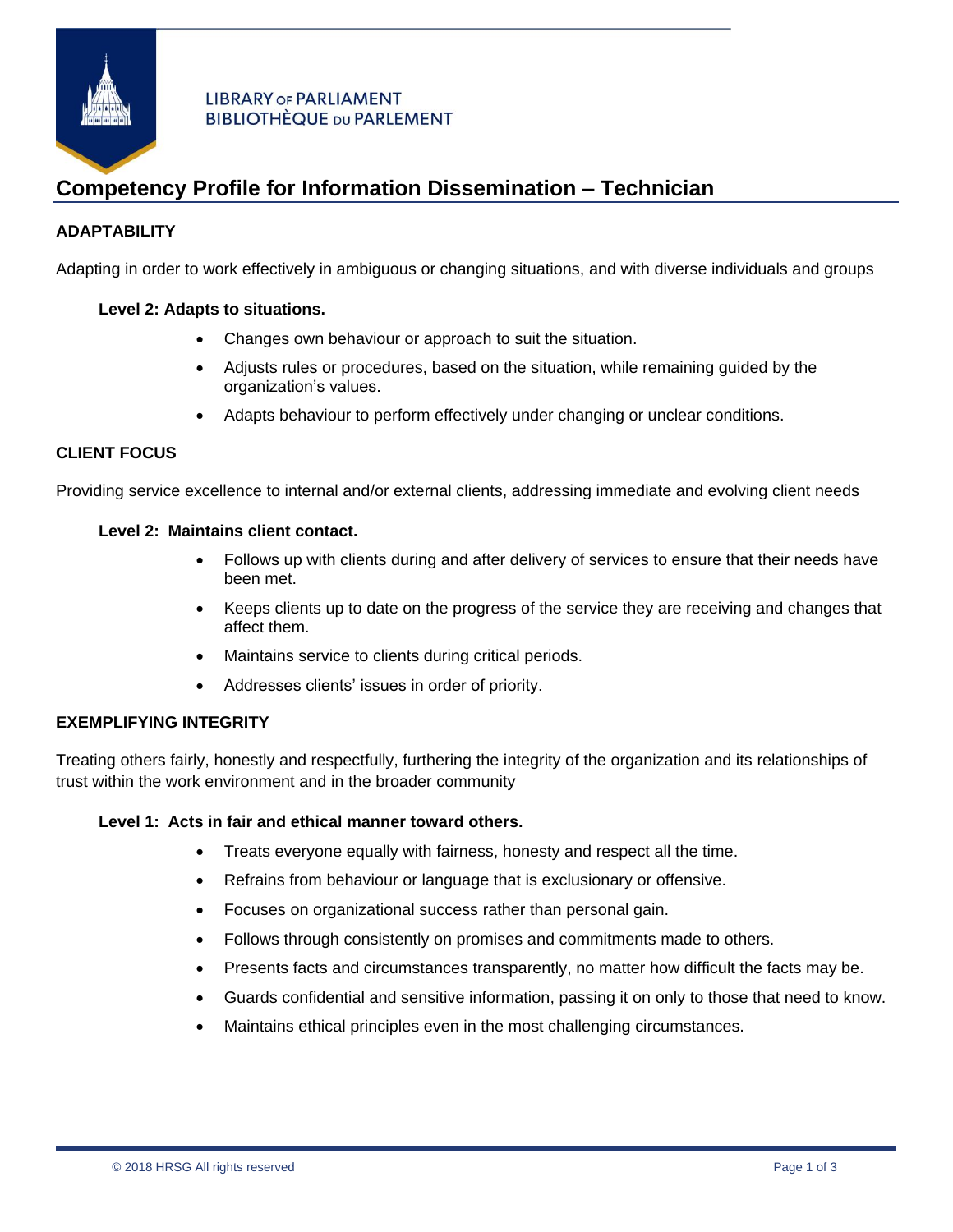#### **ORGANIZATIONAL AWARENESS**

Understanding the workings, structure, culture and distribution of power within and beyond the organization and for Parliament as a whole, and applying this understanding to solve problems and achieve desired outcomes

#### **Level 2: Understands and applies informal organizational structures and processes.**

- Identifies the unwritten, informal structures, culture, rules, power dynamics and decisionmaking processes.
- Builds an informal network of relationships to facilitate progress toward objectives.
- Positions arguments based on an understanding of informal communities of shared interest.
- Recognizes unspoken organizational constraints what is and is not possible at certain times or at certain levels.
- Applies both formal and informal channels or networks for acquiring information and assistance and for accomplishing work goals.

## **DATA / INFORMATION RETRIEVAL AND ANALYSIS**

Locating and retrieving data/information from a wide variety of sources and analyzing it to extract insights and meaning

**Level 3: Demonstrates intermediate knowledge and ability, and applies the competency, with minimal or no guidance, in the full range of typical situations. Requires guidance to handle novel or more complex situations.**

- Processes complex data/information from various sources.
- Evaluates data sources using objective criteria.
- Seeks expertise to discern and compare information or to clarify a problem.
- Maximizes the potential of available technology to identify relevant information.
- Processes large volumes of information, discerning relevant and irrelevant information under tight deadlines.
- Communicates the results of retrieval and analysis tasks in a way that is usable and actionable by the intended audience.

#### **QUALITY FOCUS**

Implementing procedures and standards to ensure high-quality results, and taking action to identify or manage quality issues, as appropriate

#### **Level 2: Consistently meets quality standards set by the organization.**

- Answers basic questions related to policies and procedures for quality assurance set by the organization.
- Exemplifies quality standards set by the organization.
- Seeks opportunities to improve how work is done, raising the quality of the output.